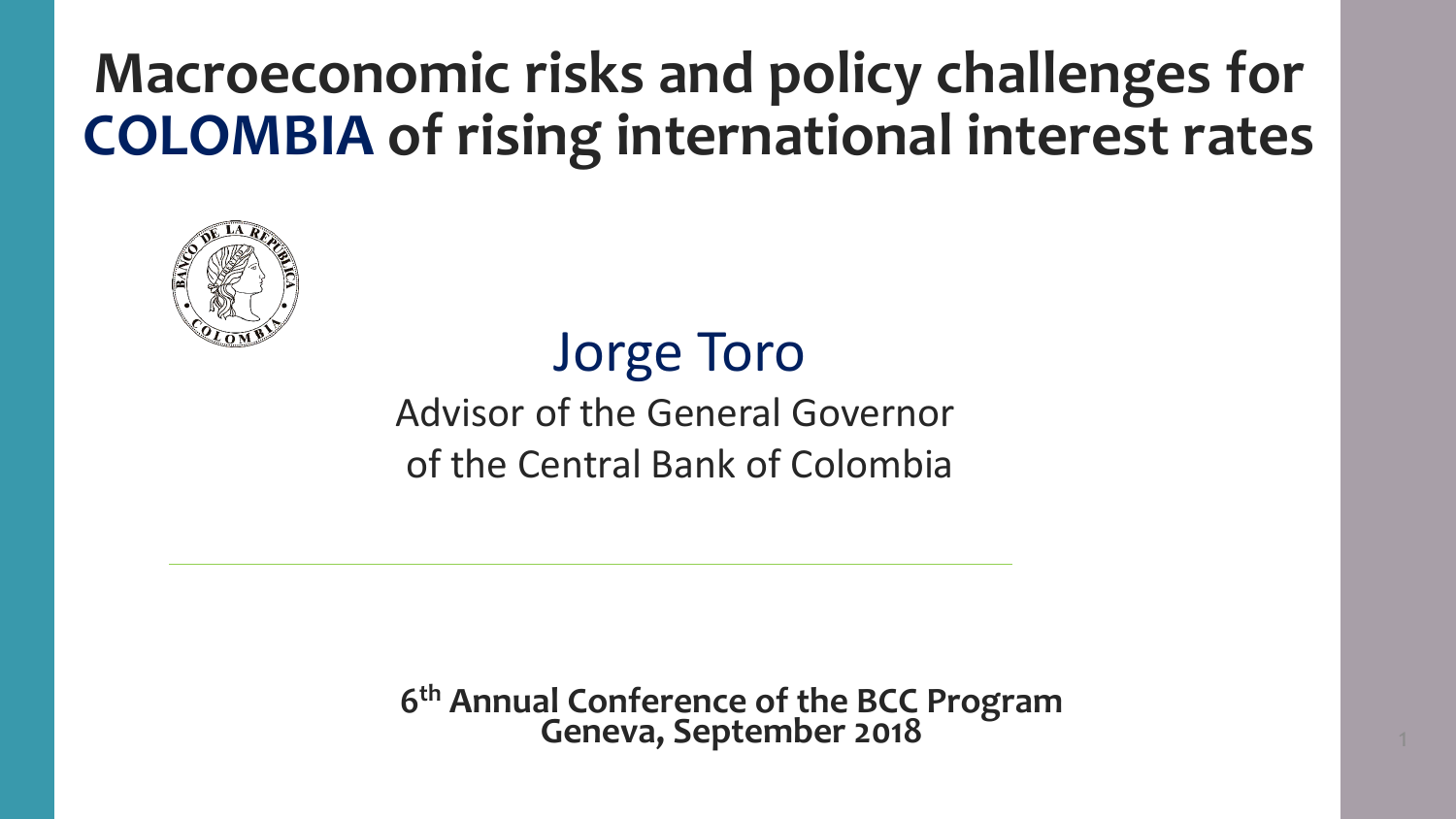Background

Colombia: Recovering from the terms of trade shock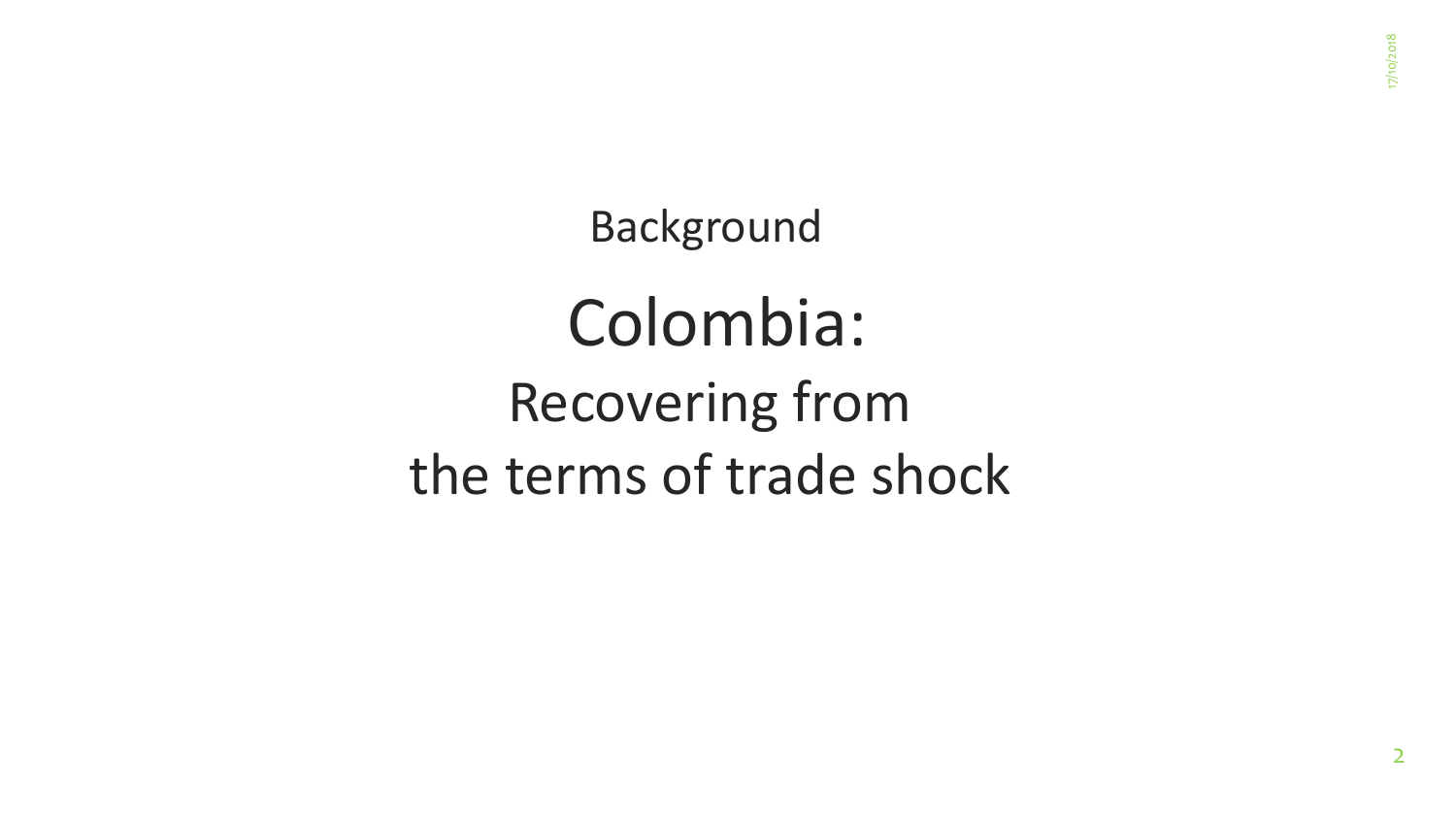**Following a severe shock, the Colombian terms of trade and trading partners' growth are expected to continue recovering. However, downside risks persist.** 

#### **Terms of Trade**

(Index)



## **Growth of Colombia´s Trading Partners**

(Percentage)

Source: Banco de la República**.**  Latest update (july-2018)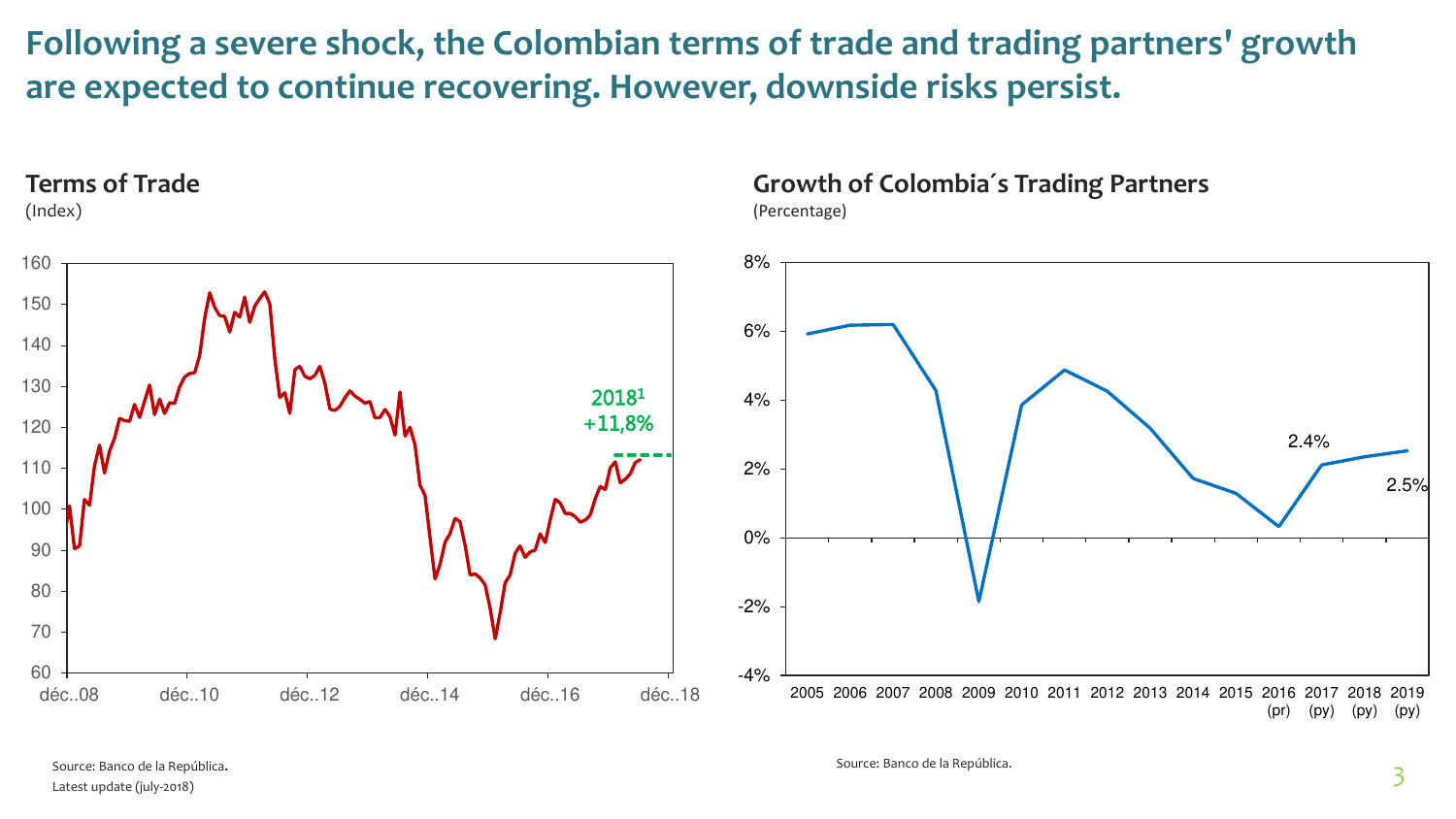## **By 2015, the current account deficit attained 6,4% of GDP. Over the last three years there has been a significant correction , and currently it is close to sustainable levels.**

**Current Account (Percentage of GDP and Billions of U.S. dollars)**

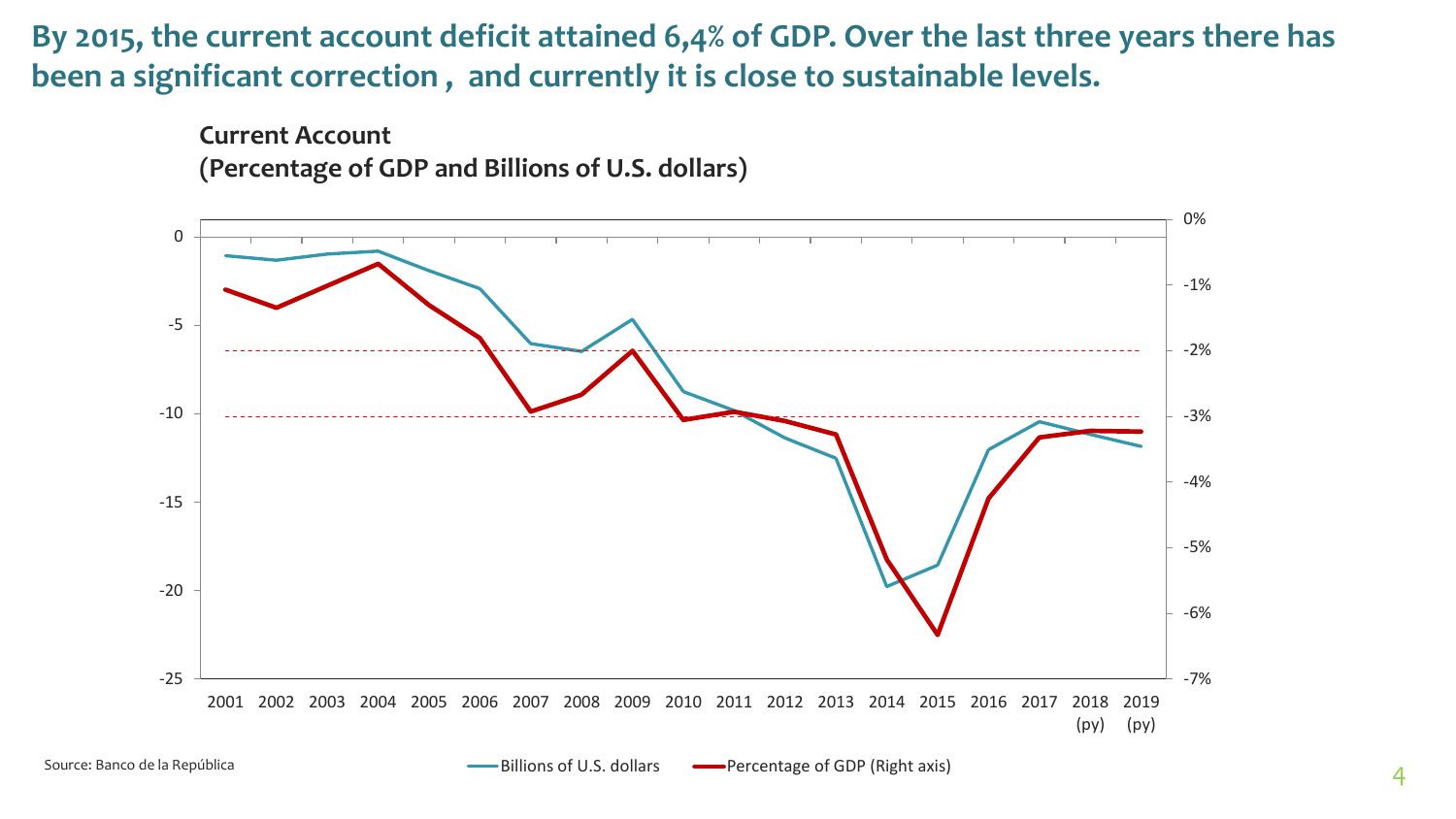## **Continued access to external financing and exchange rate flexibility, helped to cushion the effects of negative external shocks.**

(COP/USD)

**Nominal Exchange Rate** 

#### **International investment position**

(Billions of U.S. dollars)



Source: Banco de la República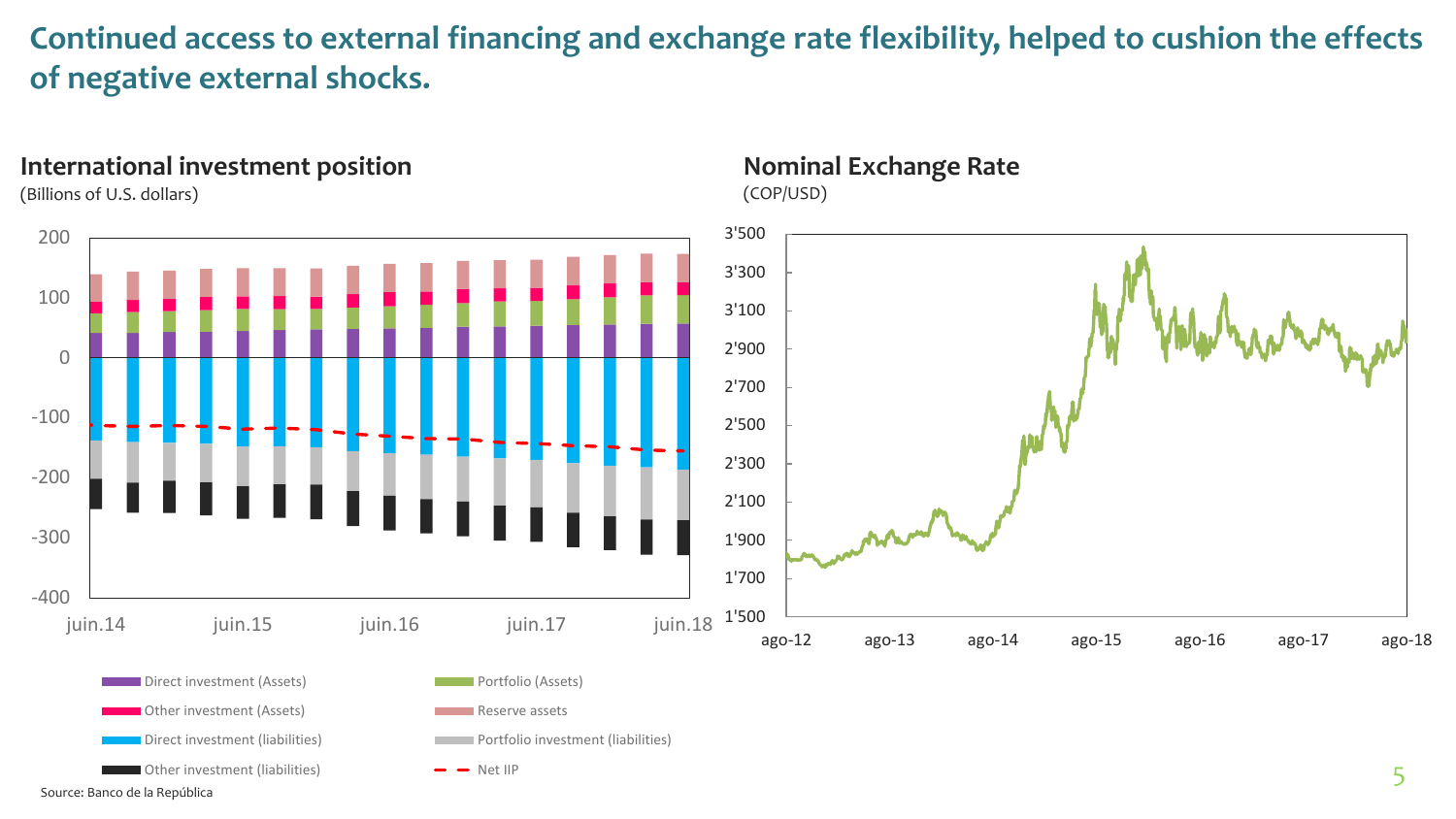**The shrinking of oil revenues deteriorated the government´s balance. Two consecutive tax reforms (2014-16) and expenditure austerity allowed the Central Government to reduce its negative balance. The forthcoming tax reform will continue strengthening its fiscal position.** 

#### **National Government balance**



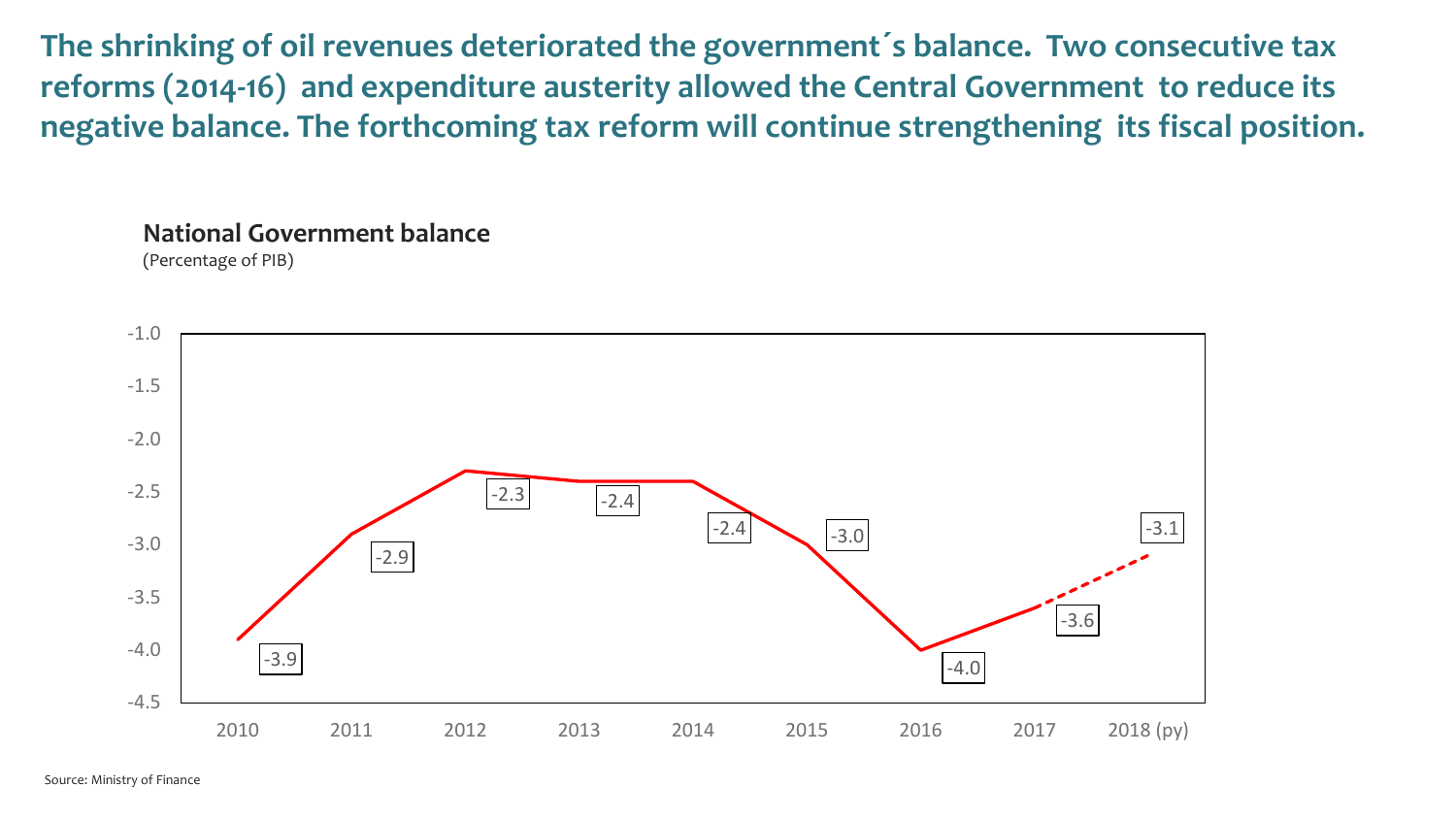**Due to exchange rate pass-through and climate factors, consumer´s inflation accelerated. However, most recently both inflation and its expectations have been converging to the 3.0% target.** 

**Inflation Rate and Inflation Expectations Implicit in Government Bonds (TES of 2 and 5 years)**  (Percentage)



2 years - - 5 years - Total Inflation --- Inflation target

Source Fuente: DANE. ; Calculations by Banco de la República.

7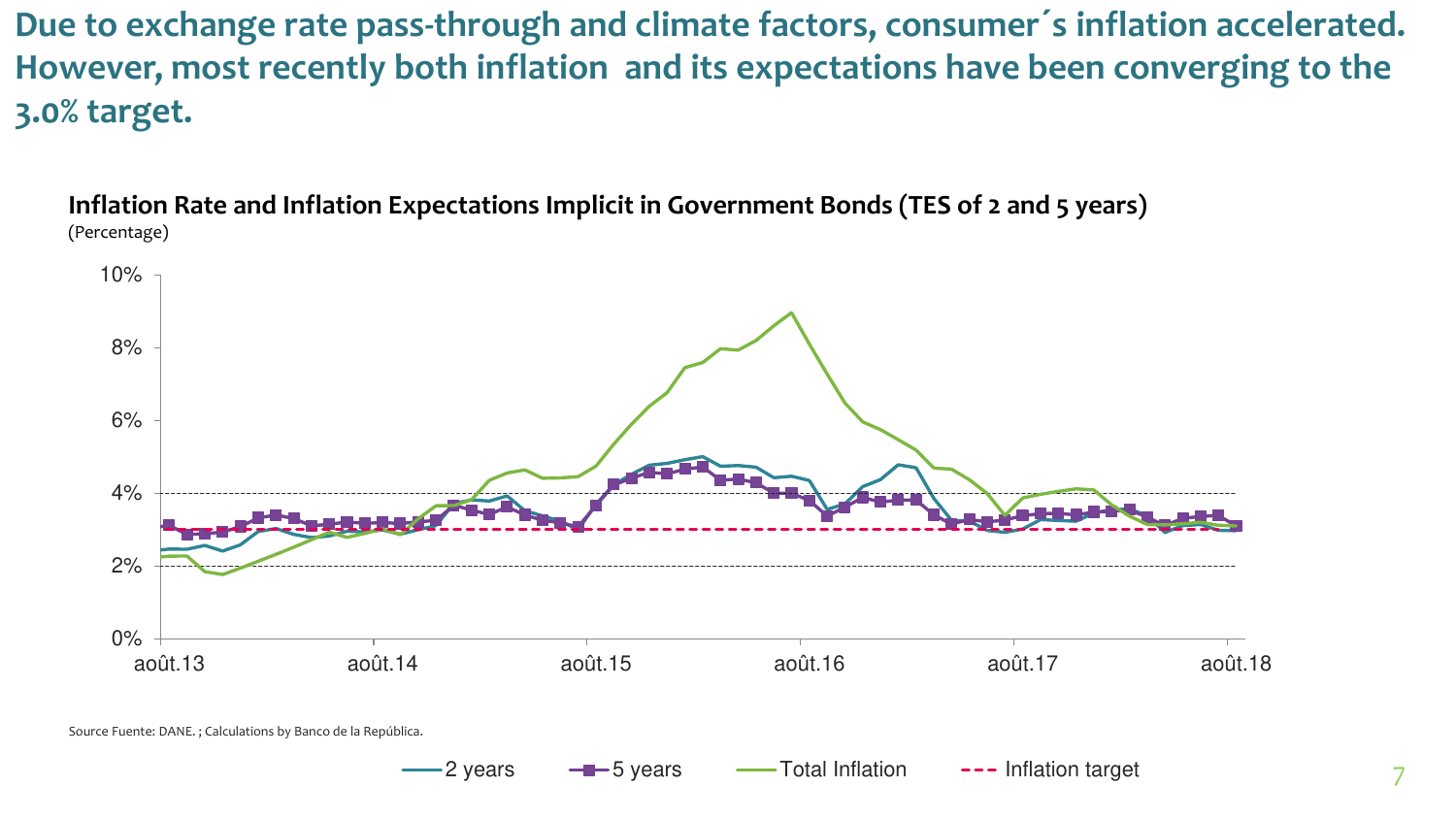**The credibility of the monetary regime allowed a gradual response. First, a delayed tightening, just enough to tame rising inflation expectations. Then a monetary stimulus, to encourage economic recovery.** 

**Policy Interest Rate** 

(Percentage)

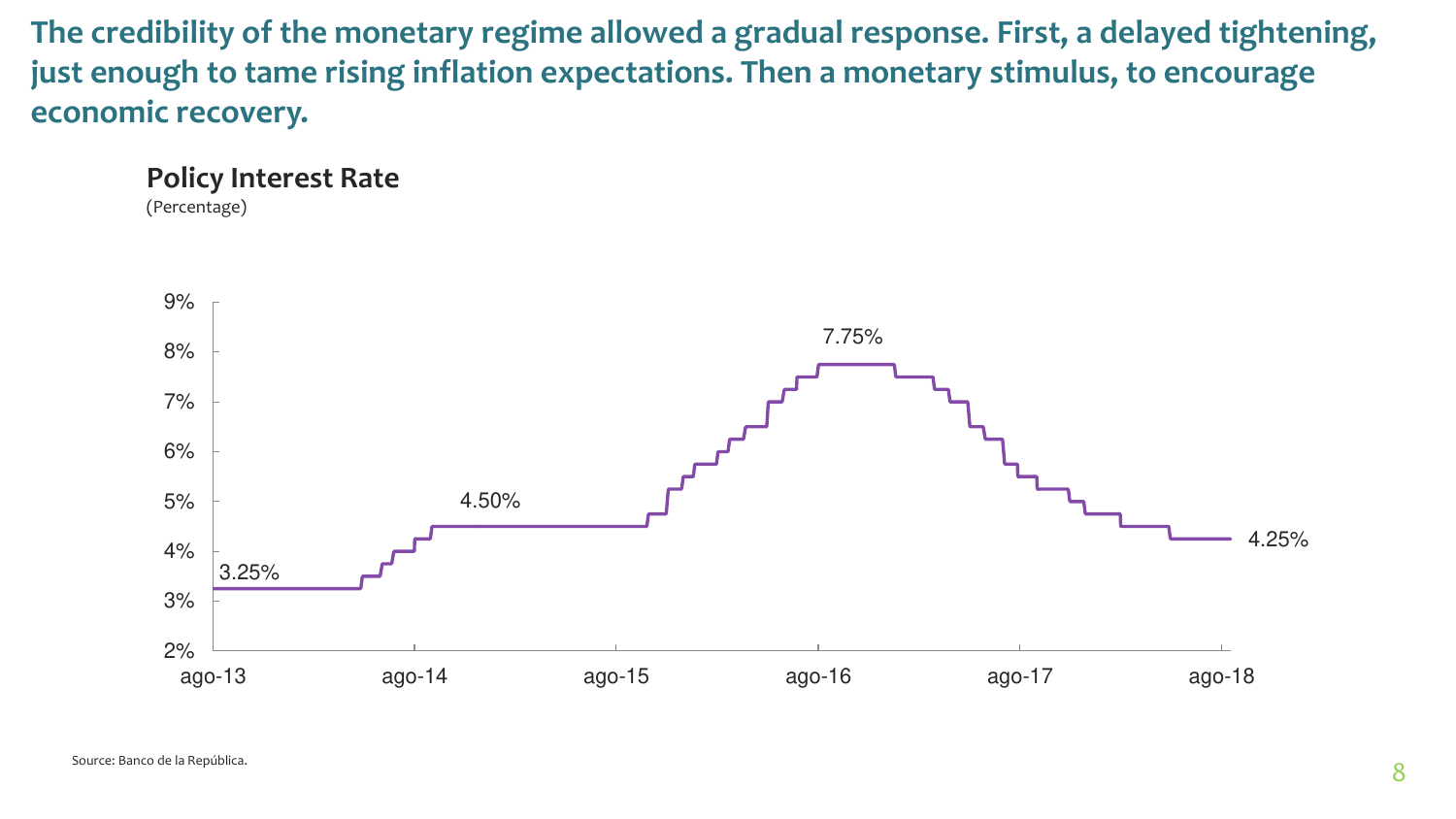## **The labor market has been resilient to the economic slowdown. Rural labor explains part of these developments.**

## **Unemployment Rate**

(seasonally adjusted quarterly moving average)

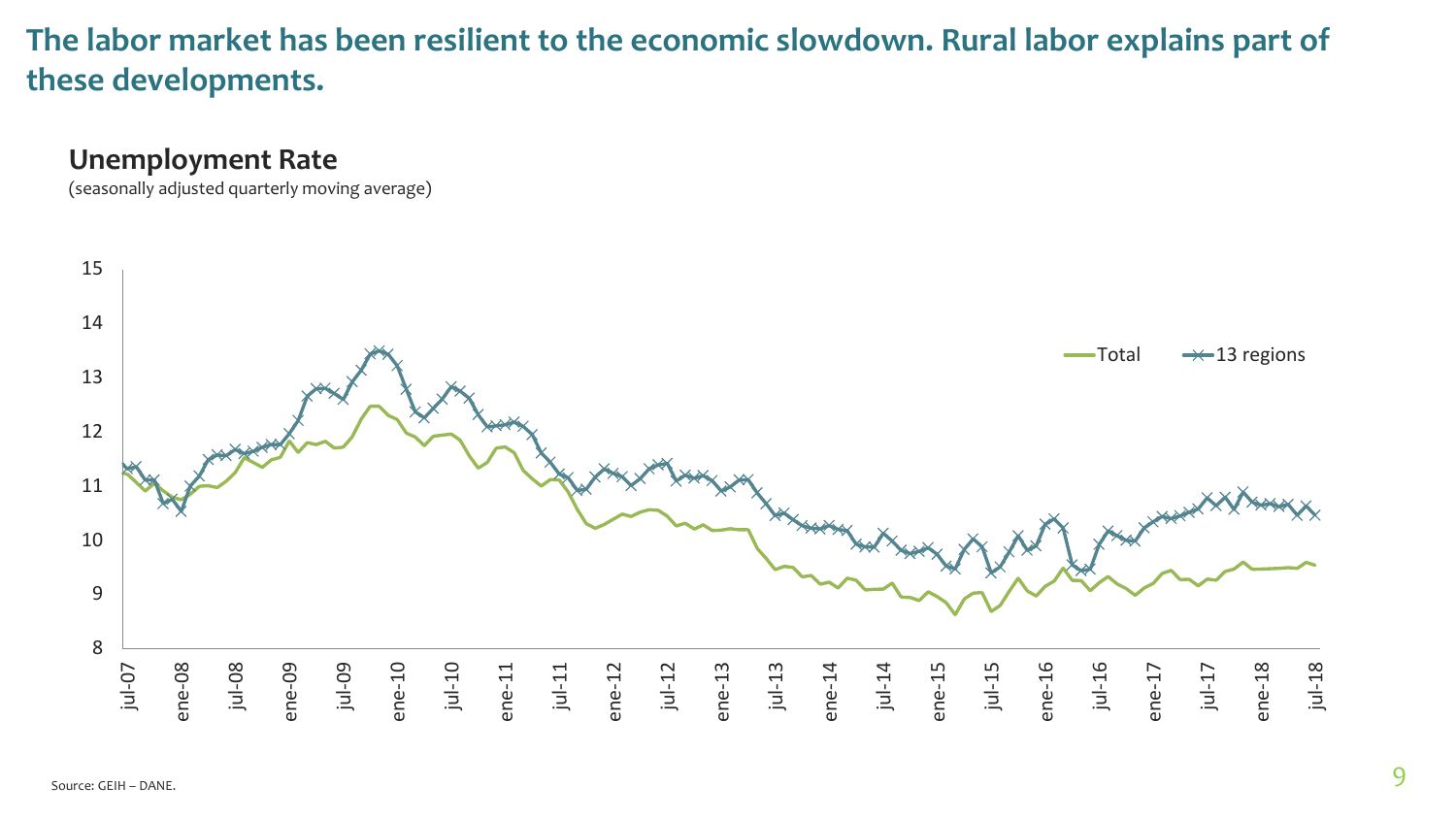## **Progress in the economic adjustment has contributed to the improvement of consumers and entrepreneurs' confidence.**

## **Consumer Confidence Index**

(monthly indicator)



## **Manufacturing industries Confidence Index**

(Seasonal adjustment)

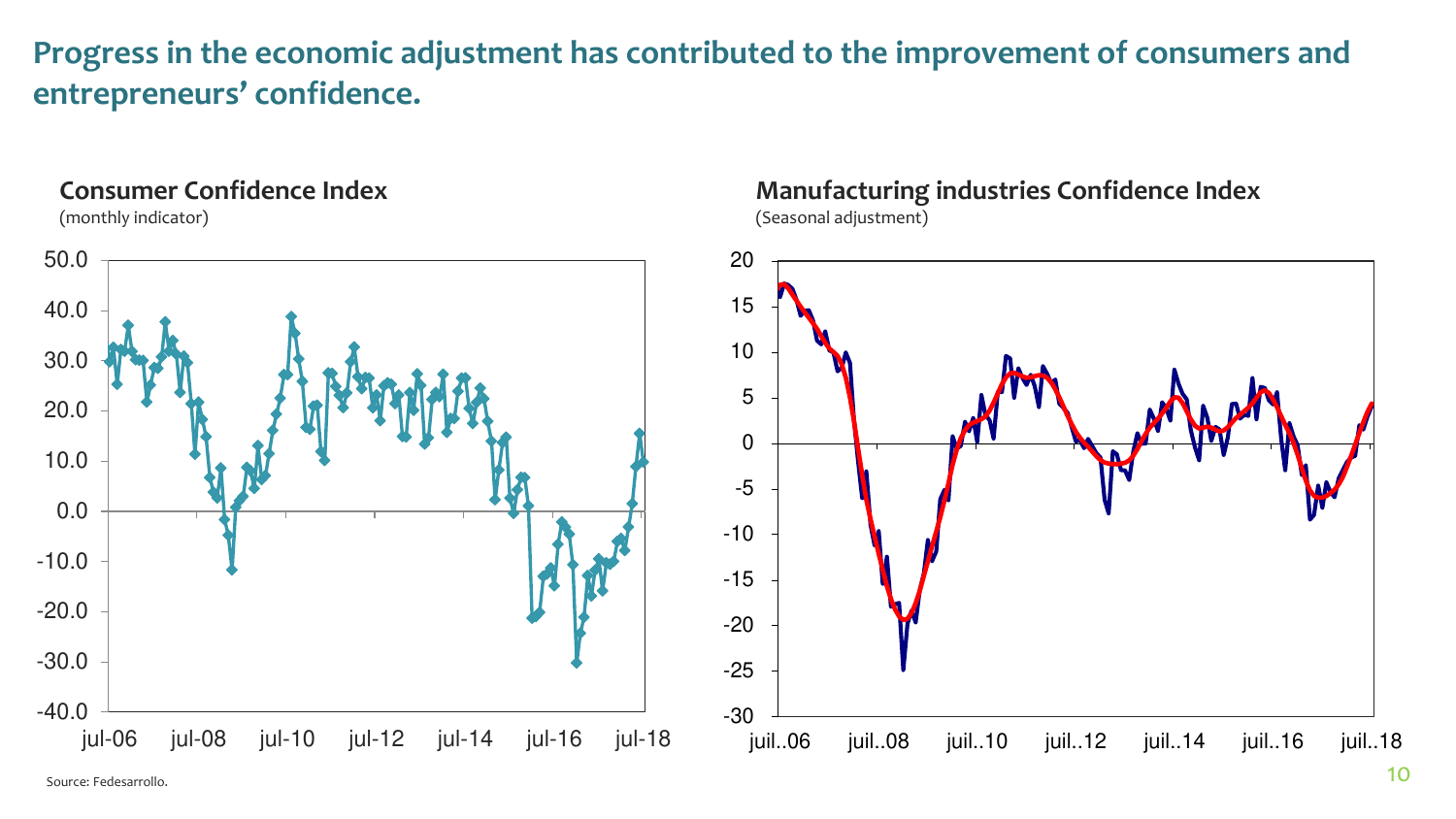## **Economic activity is starting to pick up. Nonetheless, current GDP growth continues to be below potential, estimated at an annual rate of 3,5%**

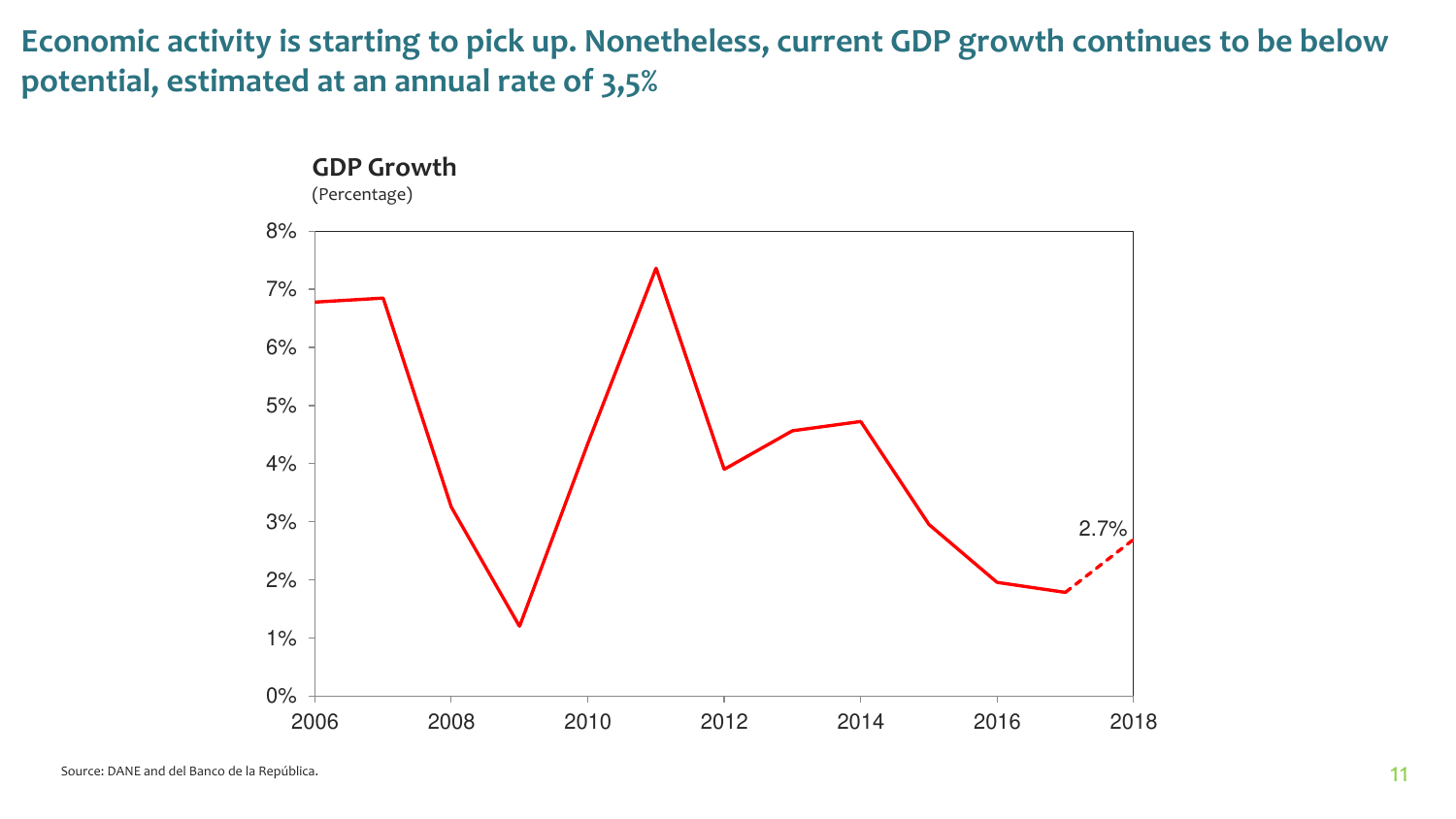## **Macroeconomic risks and Policy challengues**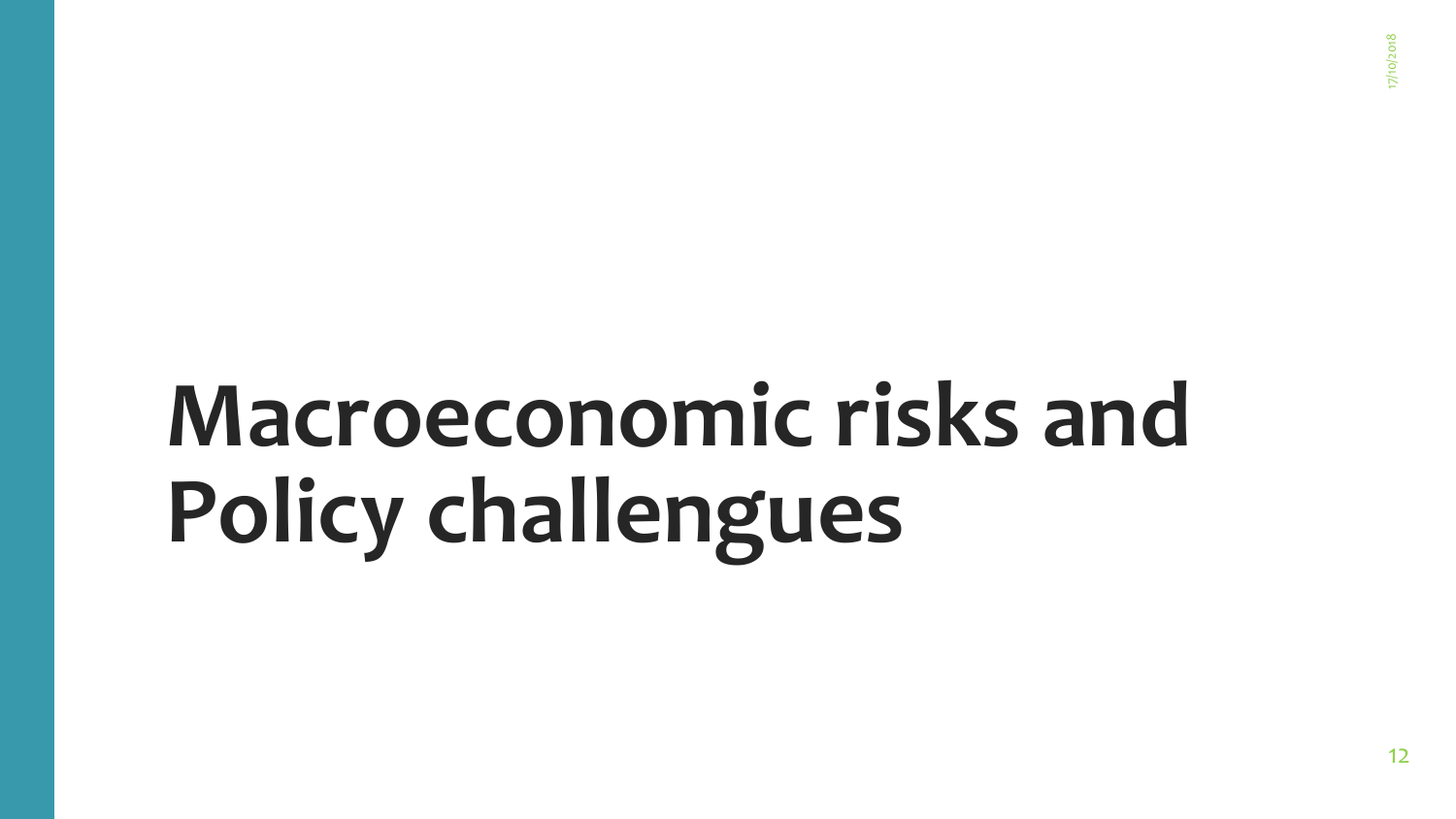## Current macroeconomic risks arise from changes in external conditions

## • **Financial**

- Monetary policy normalization in the US
- Increases in risk aversion
- Dollar appreciation

## • **Non-financial**

- Fall in commodity prices
- The resurgence of protectionism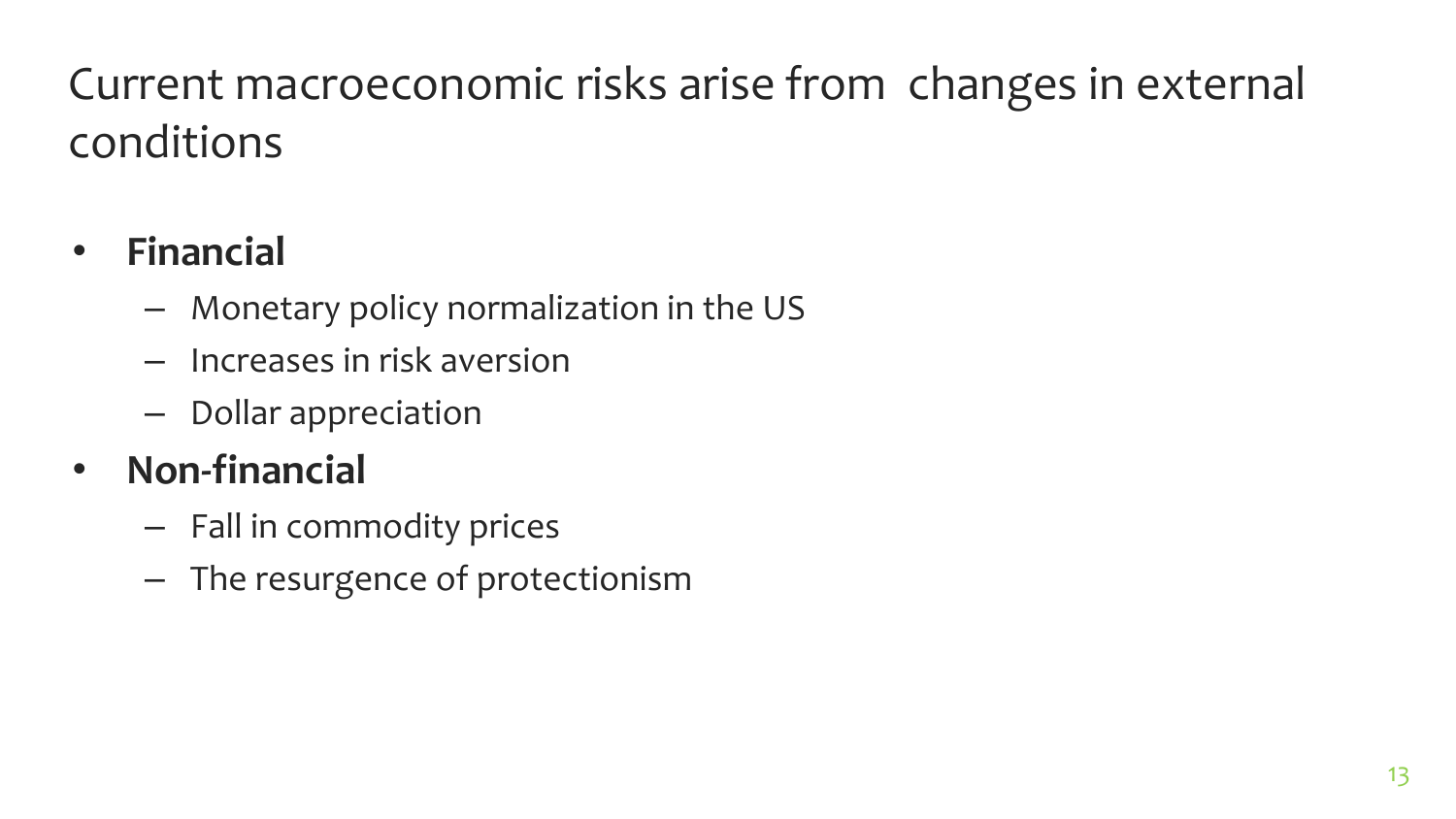**The Federal Reserve continues tightening its monetary policy, as core and total inflation are rising and unemployment registers historical low levels** 

**Monetary policy rate (Fed ) Average of quarterly effective rate (Percentage)** 



#### **Annual inflation rate (Percentage)**

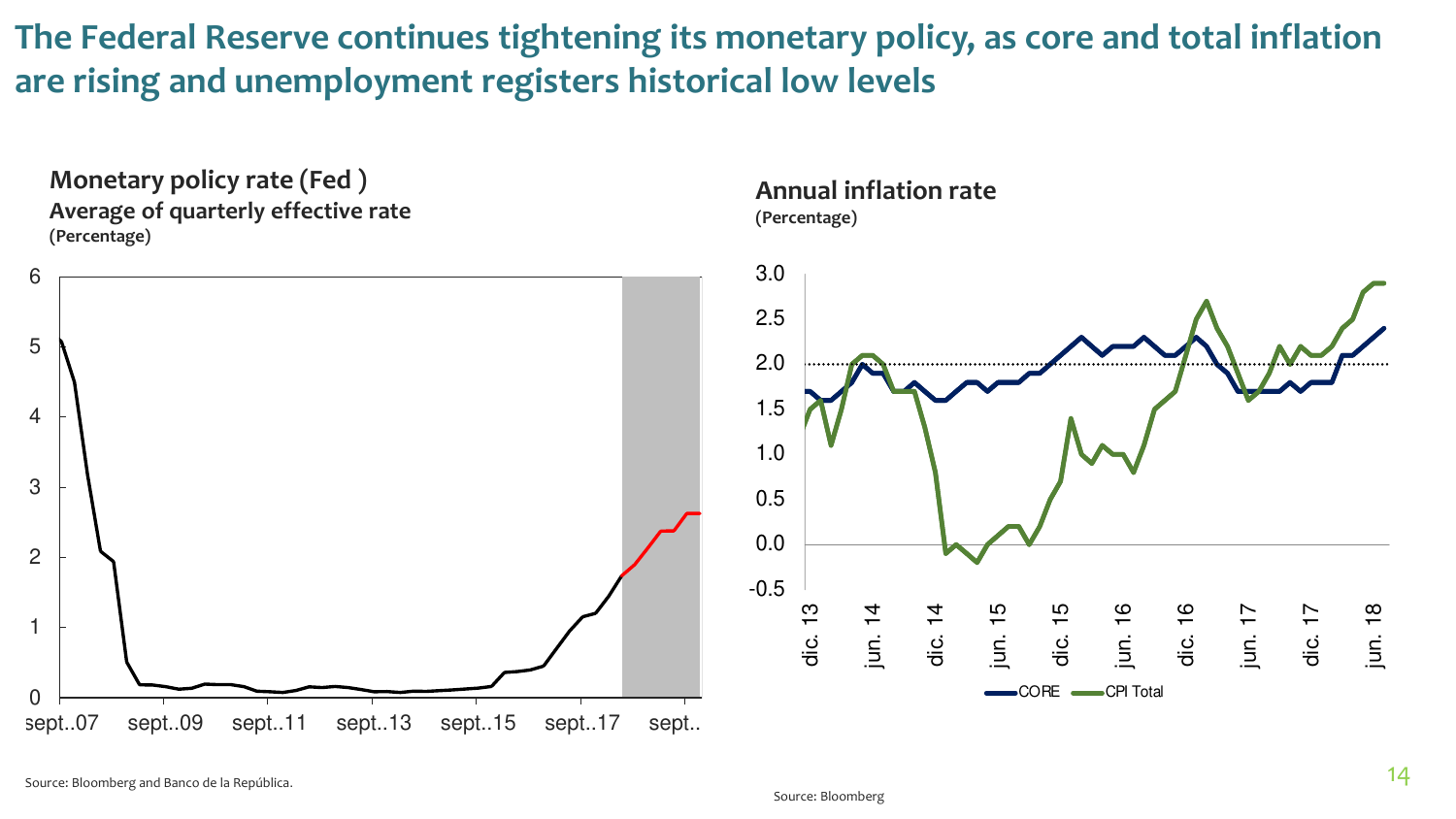**Higher interest rates and dollar appreciation could generate a reversal of capital flows and an increase on the cost of financing for emerging economies**.



### **Foreign Investment Flows**

**Emerging markets (Billions of U.S. dollars)** 

![](_page_14_Figure_4.jpeg)

Source: Bloomberg and Banco de la República.

**Dollar index** 

Source: IIF.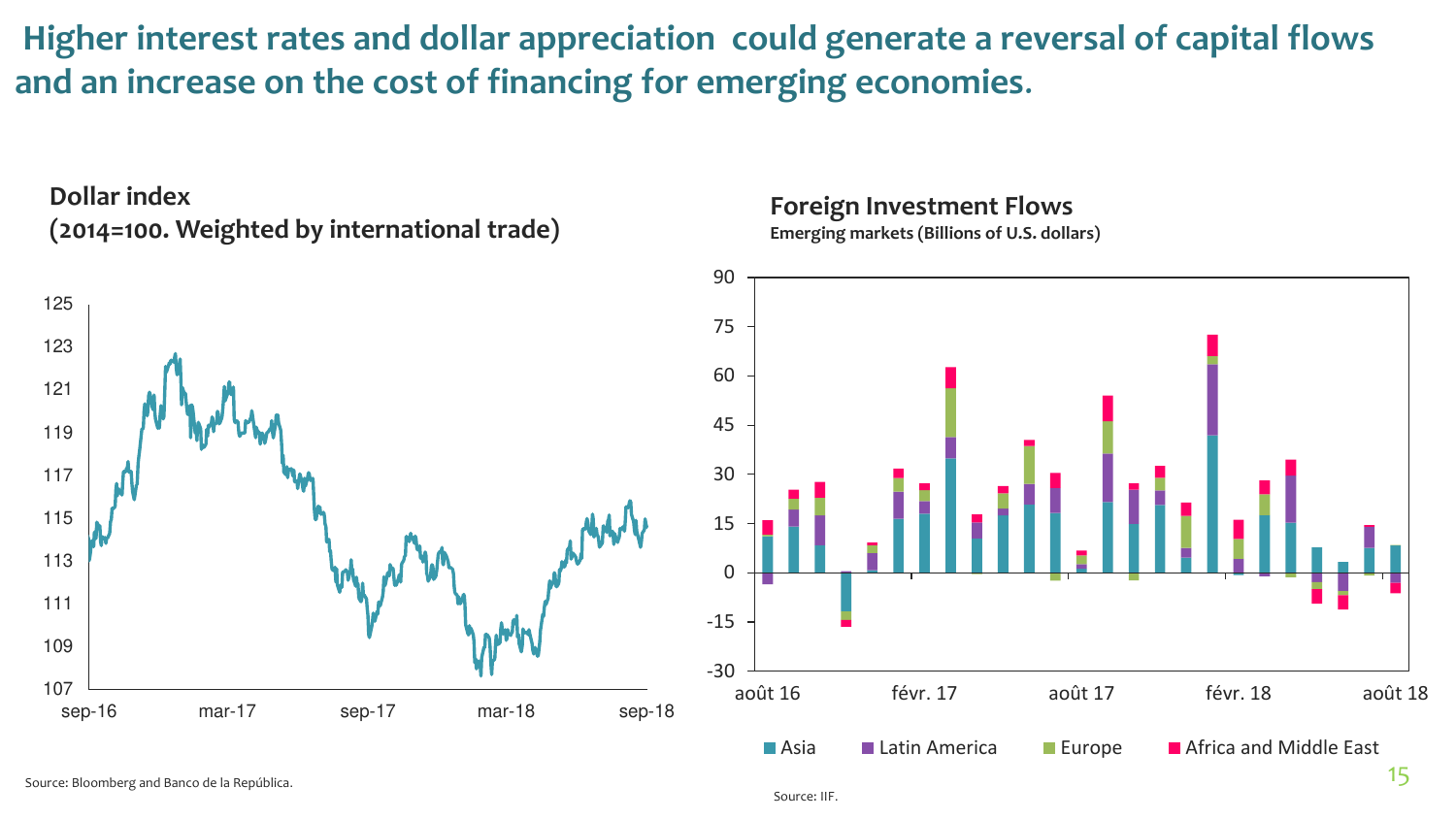**Volatility of the international financial markets have affected some emerging economies. Colombia has weathered this situation smoothly until now.** 

**CDS Emerging Markets** 

**Nominal exchange rate index**

(Jan/2018=100) argentina

![](_page_15_Figure_4.jpeg)

Source: Bloomberg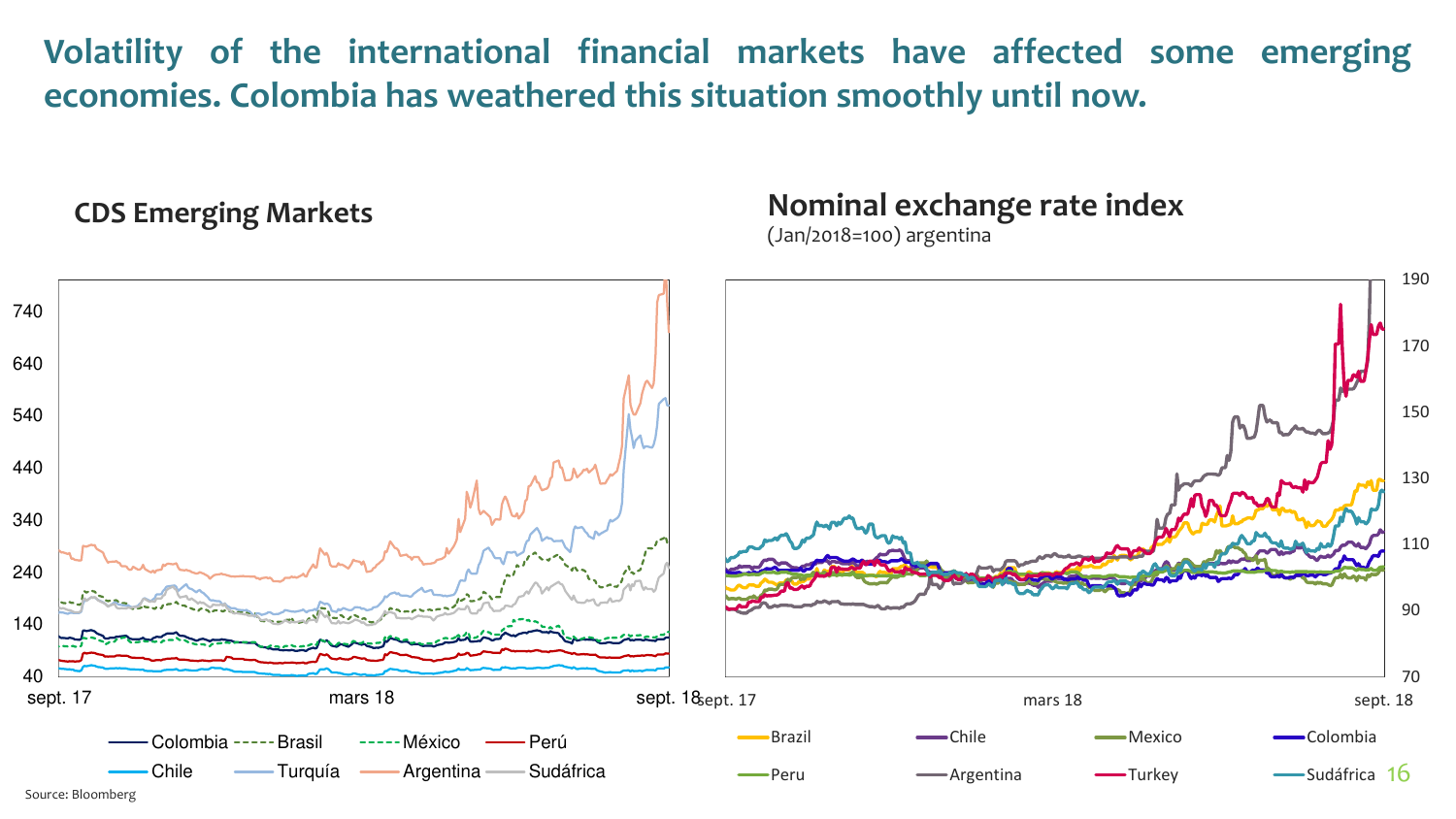## Policy challenges

- External Risks and Policy Challenges
	- First line of defense: Exchange rate flexibility. But there are preconditions :
		- Limited currency mismatches (but high share of foreign investors in the public bonds market)
		- A credible monetary regime
		- Sound and robust financial sector
		- Sound fiscal policy
	- Second line of defense: External buffers (international reserves; Flexible credit line)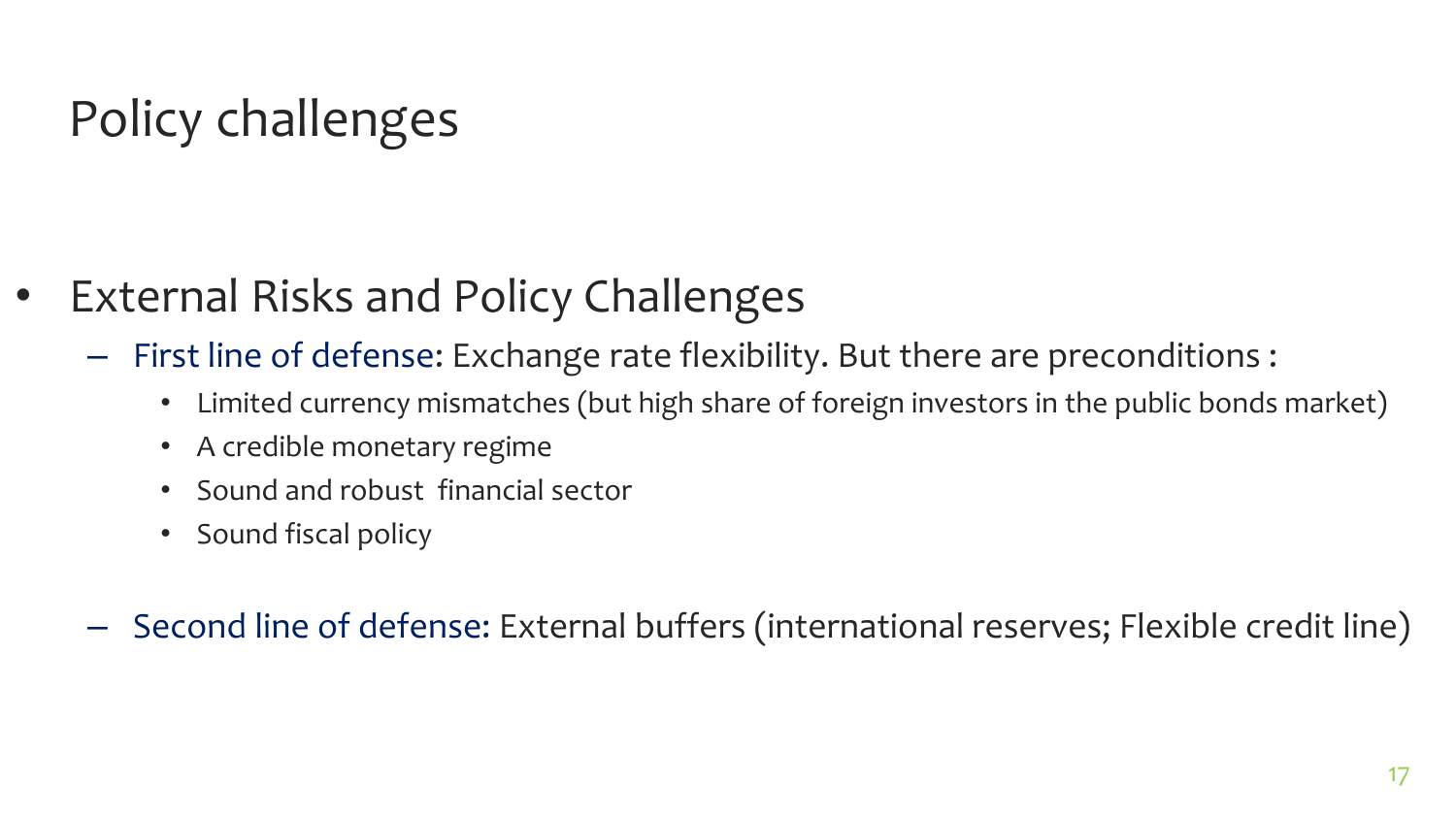## **Limited currency mismatches**

**Debt of the Non-financial Corporate Sector**  (Percentage of GDP)

![](_page_17_Figure_2.jpeg)

#### **\*Updated results (2017) show low currency mismatches. The exposure of financial sector is limited.**

#### **Central Government Gross debt (local vs. foreign currency)**  (Percentage)

![](_page_17_Figure_5.jpeg)

Source: Source: Ministry of Finance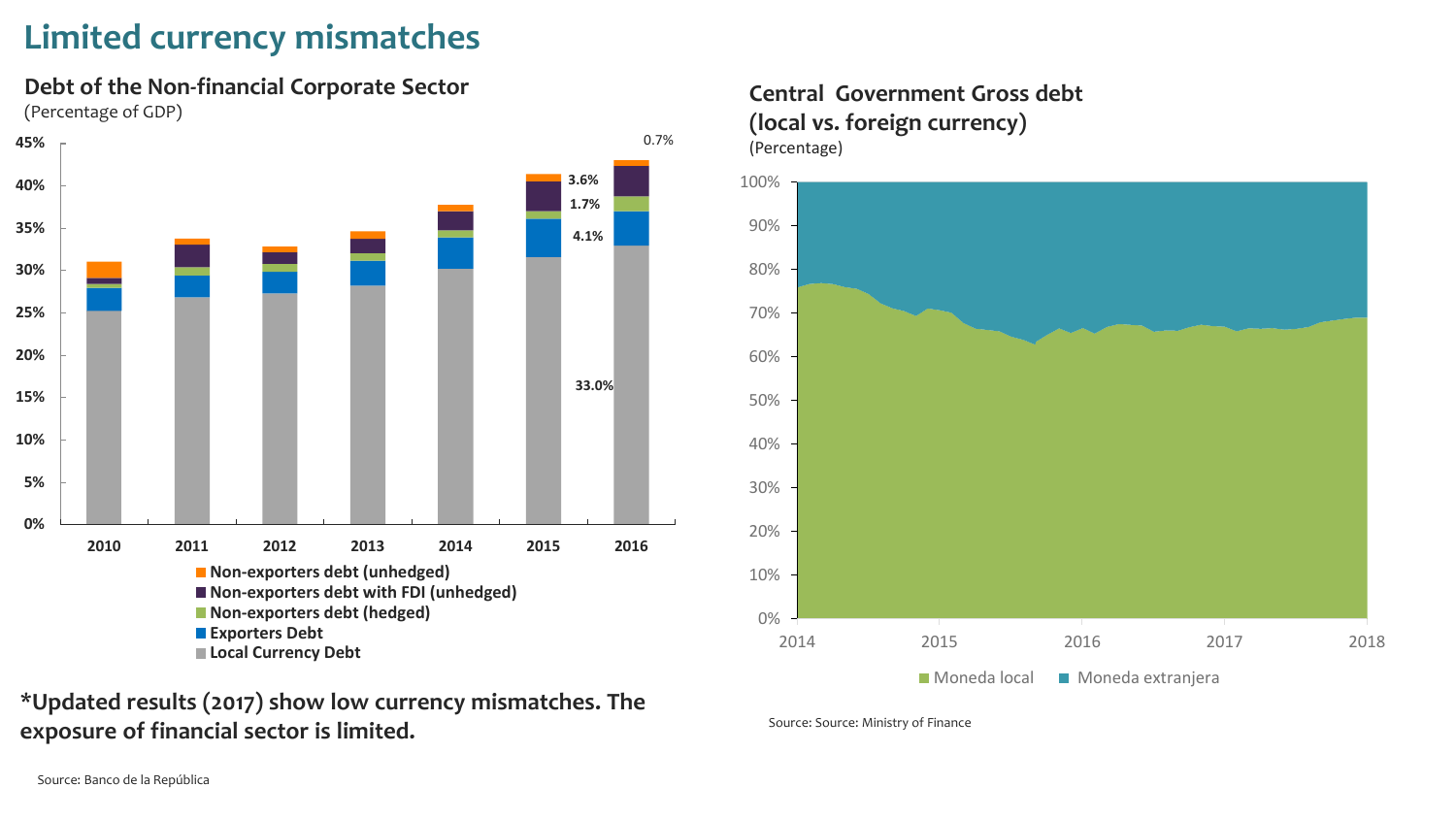## **However, nearly 25% of public bonds are in the hands of foreign investors.**

![](_page_18_Figure_1.jpeg)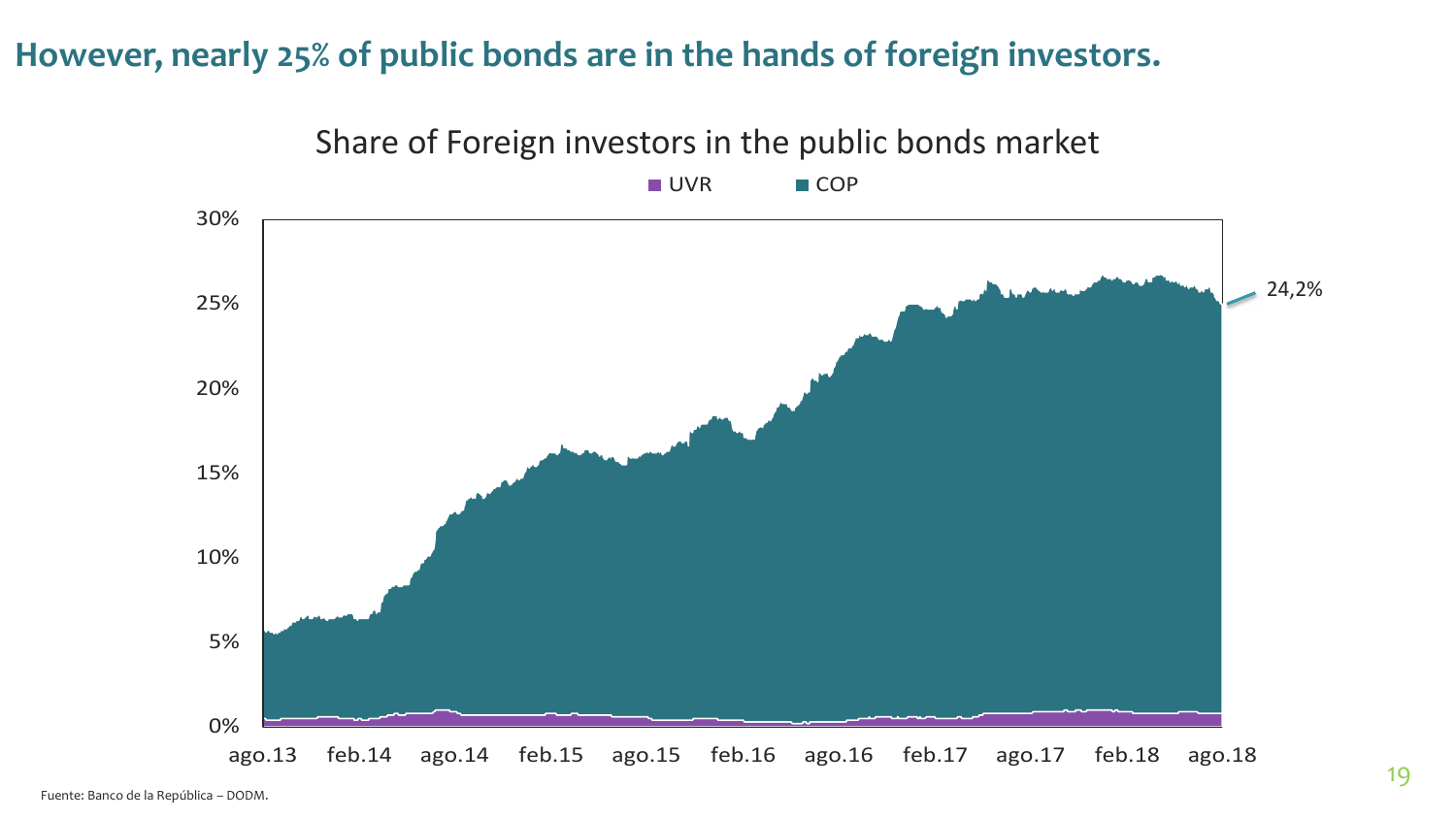## **Inflation expectations are well anchored at the 3% target**

![](_page_19_Figure_1.jpeg)

![](_page_19_Figure_2.jpeg)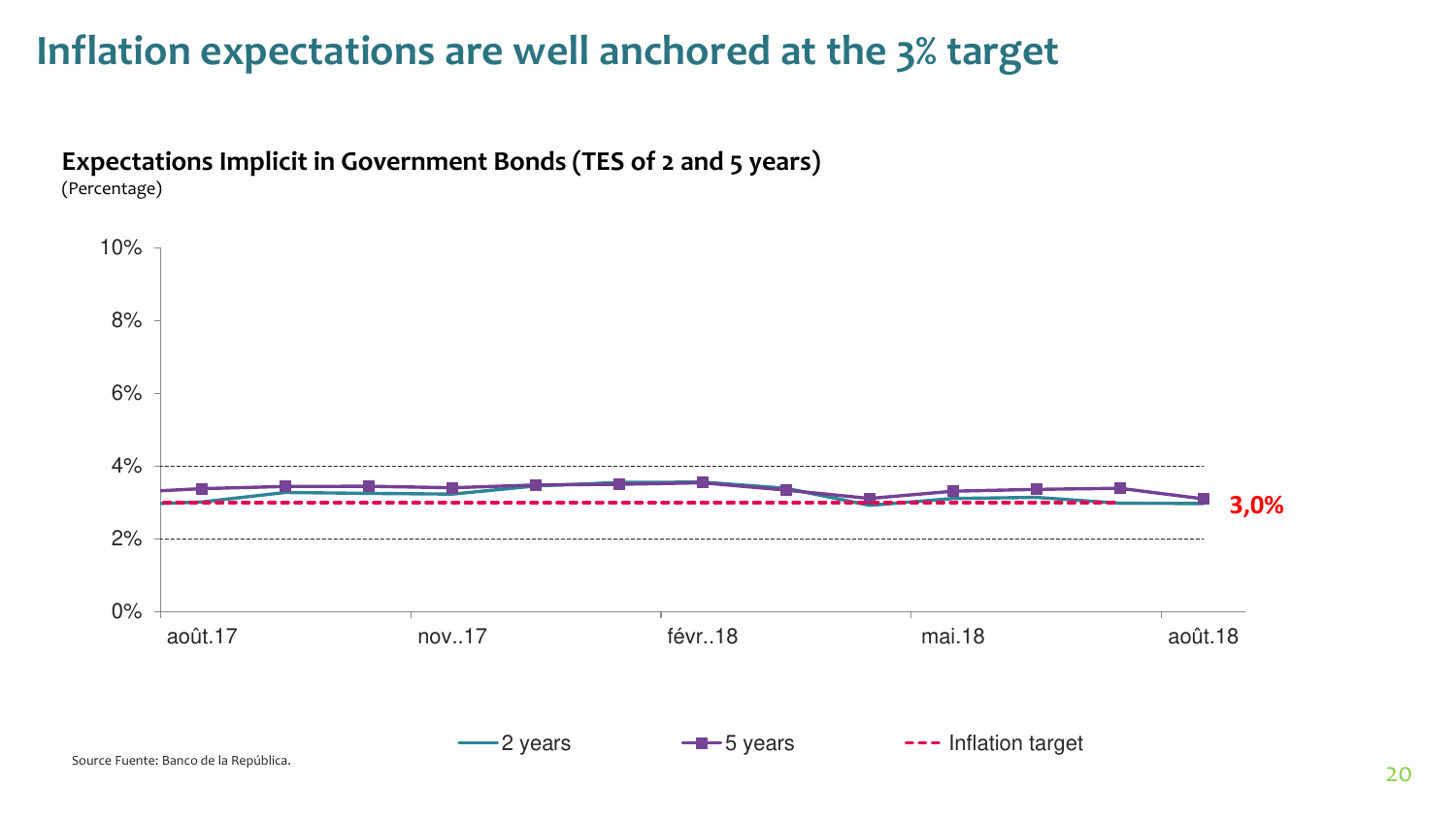## **Solid liquidity and solvency indicators of the banking system**

![](_page_20_Figure_1.jpeg)

Total Solvency Ratio = Technical capital / weighted assets + (11.11)\*Market Risk

Source: Office of the Financial Superintendent of Colombia; Calculations by Banco de la República.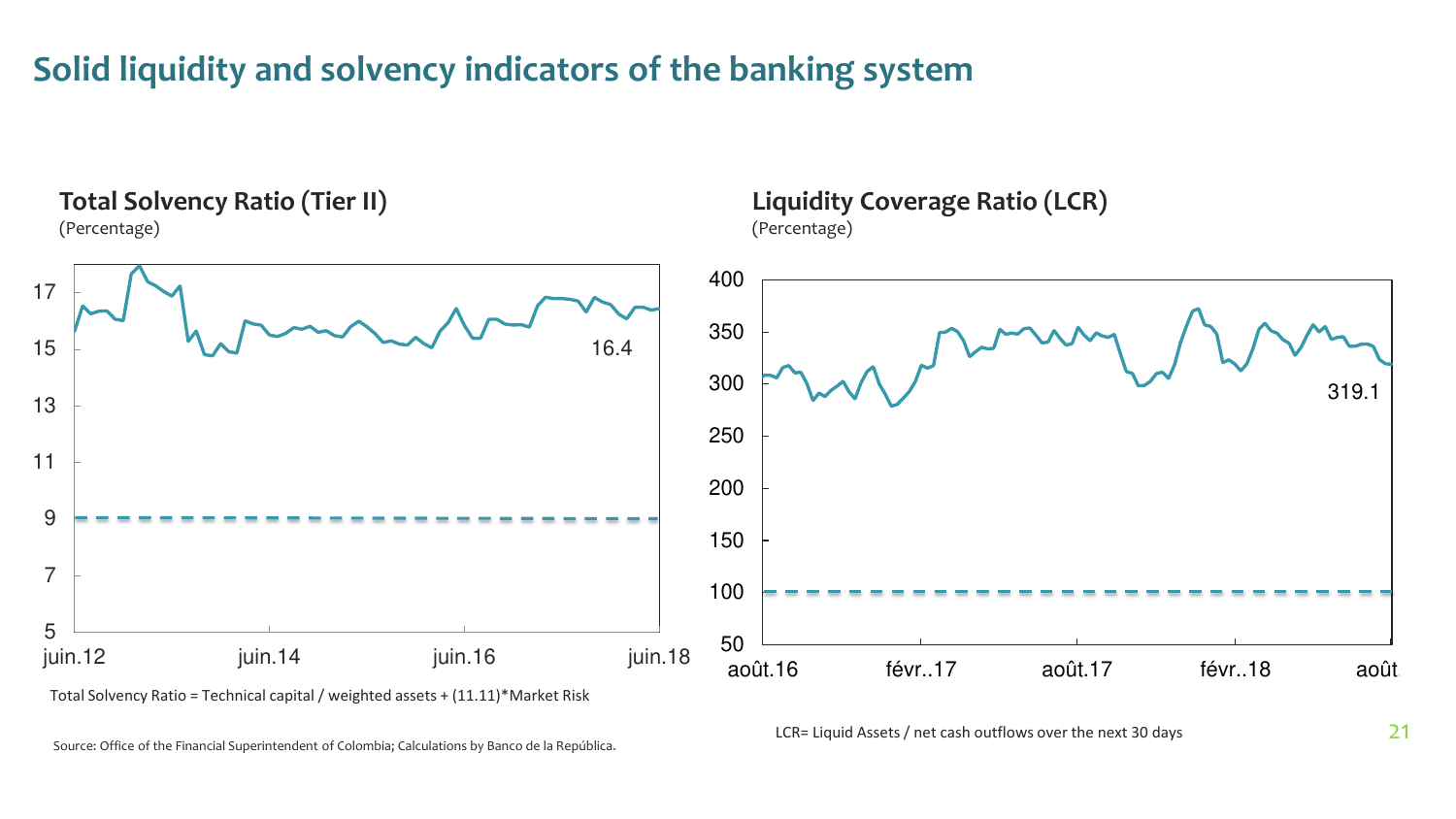## **The Government must continue narrowing its deficit, to comply with the fiscal rule as well a reducing its debt**

![](_page_21_Figure_1.jpeg)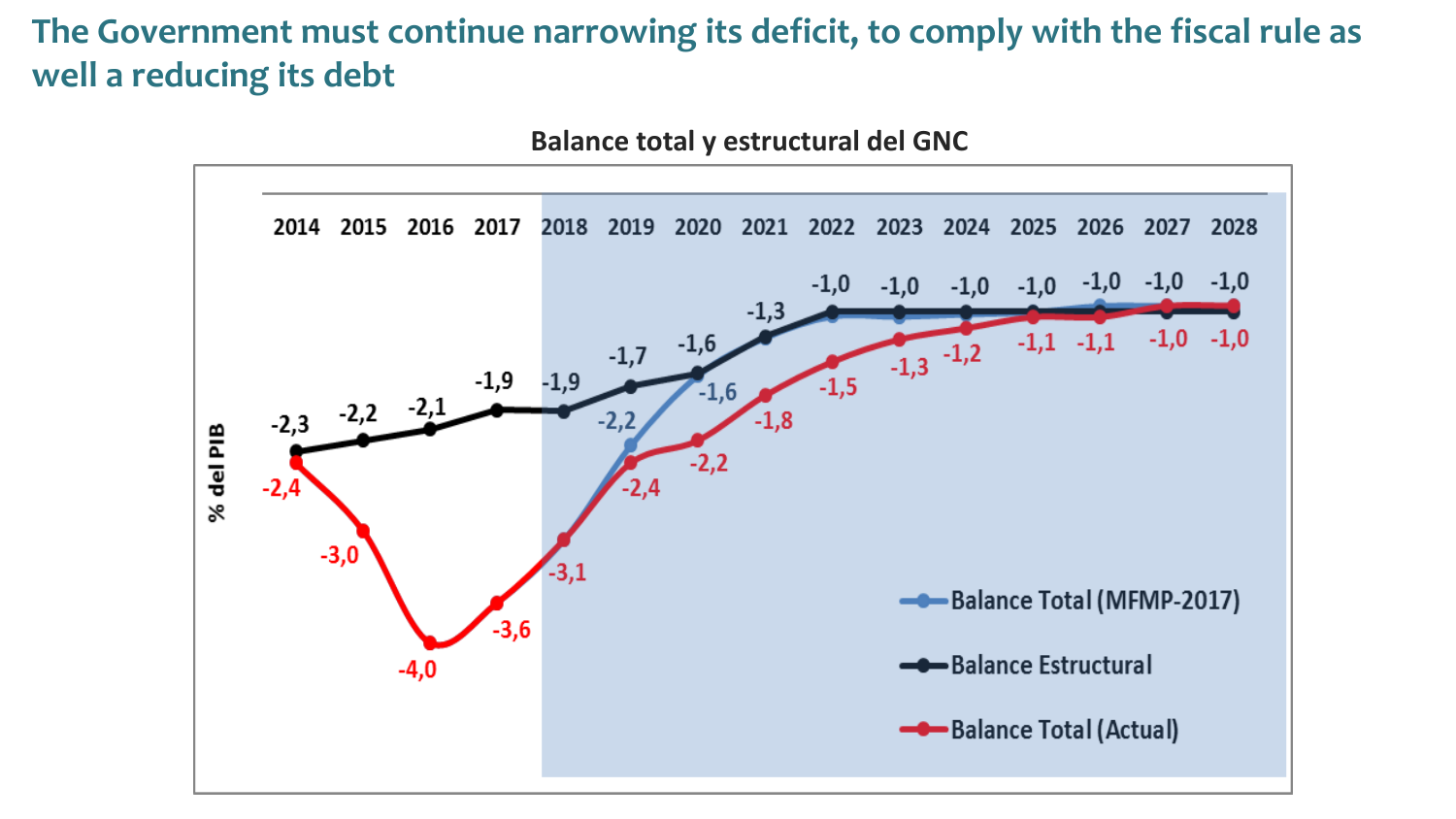## **Which will allow to reduce its total debt to safer levels.**

![](_page_22_Figure_1.jpeg)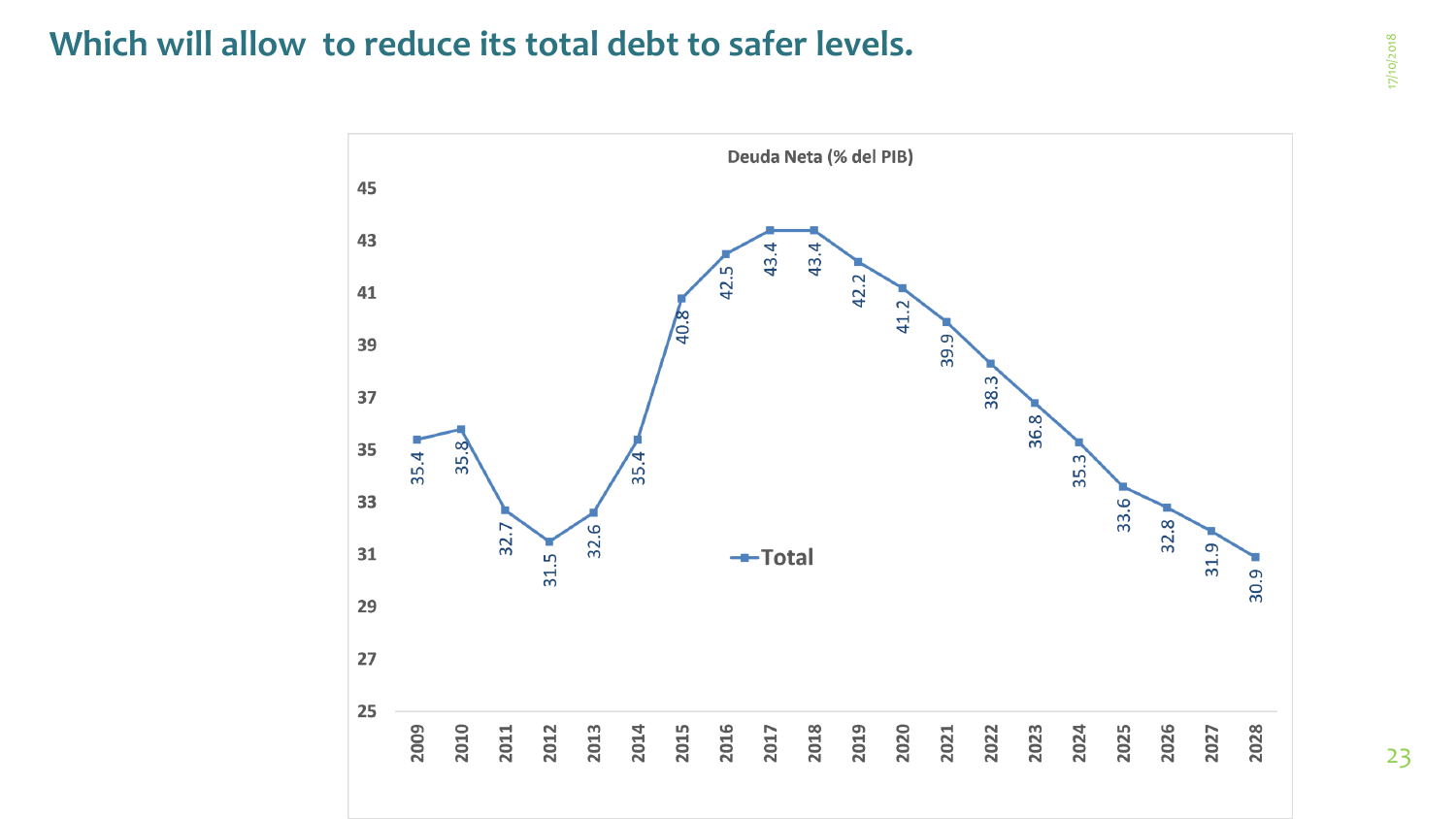**An adequate level of international reserves provides a buffer against external shocks. The Flexible Credit Line (FCL) by the IMF has complemented the accumulation of international reserves.** 

![](_page_23_Figure_1.jpeg)

**International reserves / (Current account deficit + amortizations current year** 

Fuentes:bancos centrales, The Economist Intelligence Unit (actualización a junio de 2018) y Banco de la República